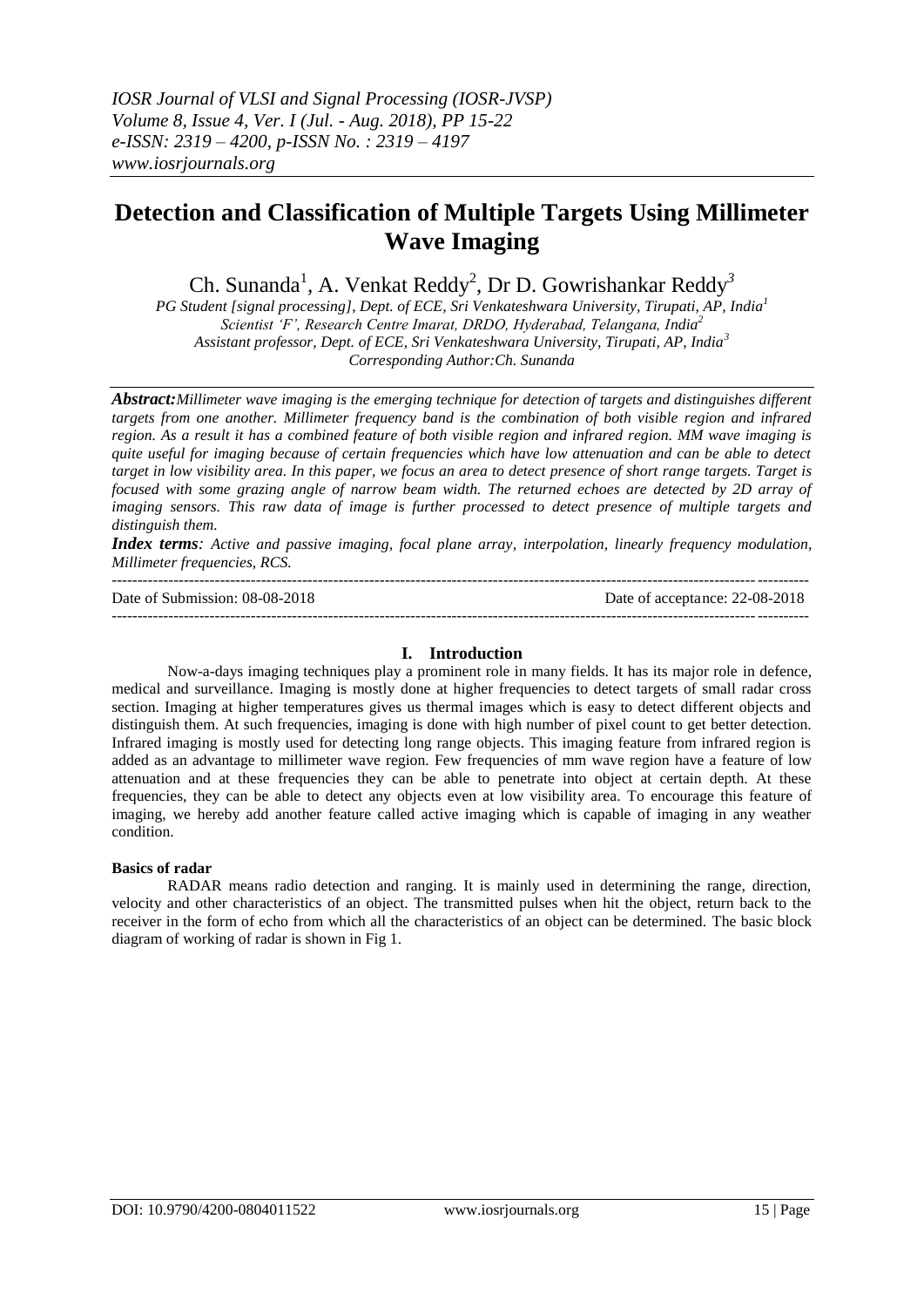**Fig 1**: Basic block diagram of RADAR



Electromagnetic waves are transmitted into free space by transmitter antenna. This antenna is used for both transmitting and receiving purpose with the help of duplexer. Duplexer is maintained in such a way that it isolates receiver getting damaged because of high power transmitter. The transmitted signal reflects back as an echo after hitting the target. This return signal is received by the receiver and processed to detect presence of target using different parameters which are helpful in detecting presence of target.

Target's presence can be identified with the help of parameters namely range, azimuth angle, elevation angle, SNR and Doppler affect.

Range is measured using time delay that caused by the transmitted signal to return back to the receiver.

 $R = \frac{c * time$  delay

2 SNR is the sensitivity performance of the radio receiver. Greater the SNR value, better the radio receiver sensitivity performance.

(1)

 $\text{SNR}_{\text{dB}} = 10 \log_{10} \frac{\text{P}_{\text{signal}}}{\text{p}}$ P<sub>noise</sub> (2)

Doppler Effect is the relative motion between target and radar, changes the frequency of echo signal.

## **Radar range equation**

Range equation of radar helps not only in finding out the range of the target from the radar but also in designing the radar system. Maximum range  $(R_{max})$  occurs at minimum detectable received signal  $(S_{min})$ , Therefore, Maximum range is

(3)

$$
R_{\text{max}}^4 = \frac{P_{\text{t}} G_{\text{t}} A_{\text{e}} \sigma}{(4\pi)^2 S_{\text{min}}}
$$

Minimum received power  $(S_{min})$  is limited by the noise. Hence, we rewrite  $S_{min}$  as  $S_{\text{min}} = kT_0BF_n$  (4) Where, k = Boltzmann's constant  $(1.38*10^{23} \frac{W}{K Hz})$ 

 $T<sub>o</sub>$  = Standard temperature (290K)

 $B =$  Receiver bandwidth

 $F_n$ = Noise Figure

Now we can rewrite range equation as<br> $n^4 = \frac{P_t G_t A_e \sigma}{r^2}$  $R_{\text{max}}^4 = \frac{P_t G_t A_e \sigma}{(4\pi)^2 K T - RF}$  $(4\pi)^2$ KT<sub>o</sub>BF<sub>n</sub>L<sub>s</sub> Where,  $P_t$ : Power radiated from transmitting antenna G<sub>t</sub>: Gain of the transmitting antenna R: Range of the object from the radar

DOI: 10.9790/4200-0804011522 www.iosrjournals.org 16 | Page

(5)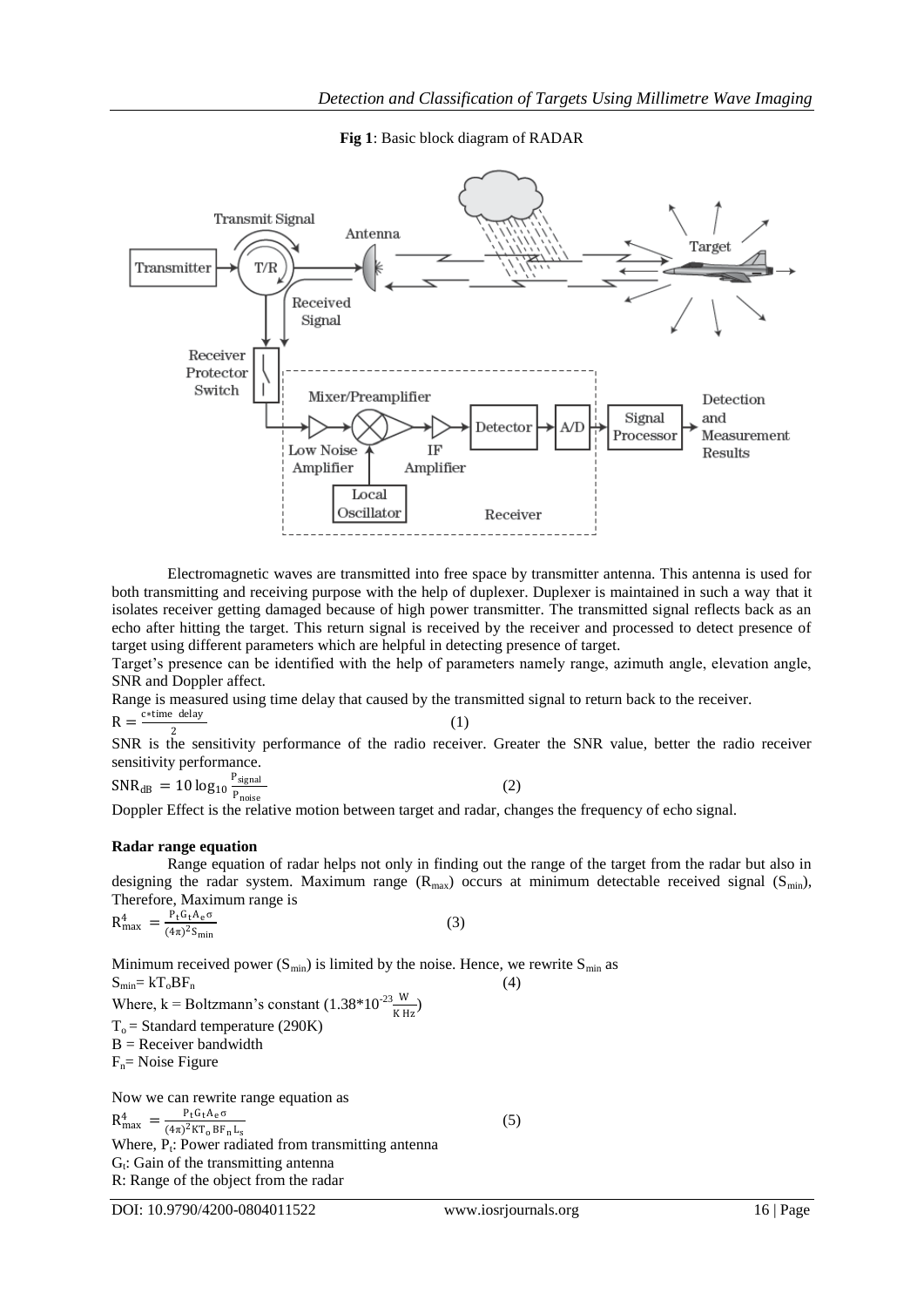σ: Radar cross section of the target

Ae : Effective area of the receiving antenna

Ls being other losses

MMW radar is taken to be the frequency region from 40 to 300 GHz. It has an advantage of having low attenuation at certain frequencies where it is capable of penetrating into any sort of weather condition to detect presence of target. It is also able to identify targets of low RCS.

Radars are used in Air Traffic Control, aircraft navigation, ship navigation, remote sensing, detecting targets in air, on land and on sea, land use, archeology, to determine climatic conditions.

#### **Pulse Doppler radar**

It is the combination of both pulsed radar and Doppler radar. Pulsed radar is useful in detecting range of the target. Doppler affect is useful in determining the velocity of the target. A box of pulses is transmitted in such a way that there is no ambiguity in detecting of received echo. So we employ pulse repetition interval in such a way that ambiguities are avoided.

The determination of azimuth, elevation, range and velocity of the target depends on the PRF employed by the pulse Doppler radar and this dependence is shown in tabular form in Table no 1.

| Parameter         | Range | Velocity  | Azimuth |
|-------------------|-------|-----------|---------|
| Low PRF           | Good  | Poor      | Good    |
| <b>Medium PRF</b> | Good  | Good      | Good    |
| High PRF          | Poor  | Excellent | Good    |

Pulse Doppler radar is capable of selecting rejection speed, clutter rejection capability, improve SNR and able to detect missiles which fly near terrain, sea surface. In the same way there are few disadvantages of such radar which is mainly caused by the PRFs employed in detection process.

*Range ambiguity* occurs when the echo of first pulse is received after transmission of second pulse.

*Range eclipsing* is a phenomenon in which the echo of first pulse is received during the transmission of second pulse. To overcome such problems we need to employ different PRFs and sophisticated computer logic.

## **Linearly frequency modulation**

Chirp signal is a signal in which the frequency of the signal changes linearly with respect to time. The increase in frequency is called up chirp and decrease in frequency is called down chirp (with respect to time). Let us define a sinusoid waveform as

(7)

(8)

 $X(t) = A sin (φ(t))$  (6)

As we know that instantaneous frequency can be defined as the rate of change of phase of the signal.

$$
f(t) = \frac{1}{2\pi} \frac{d\varphi(t)}{dt}
$$

The chirpiness is defines as the frequency rate.  $c(t) = \frac{1}{2\pi}$  $d^2$ φ(t)  $\frac{d^{(t)} - 2\pi}{dt^2}$  at form of LFM waveform is:

 $x(t) = A \text{ rect} \left( \frac{t}{2} \right)$  $\int_{\tau}^{\tau} \cos[2\pi f_0 t + \pi \frac{B}{\tau}]$  $\frac{1}{\tau}t^2$  $\left| \begin{array}{ccc} \end{array} \right|$  (9)

Where,

B= Bandwidth over which waveform is swept  $\tau$  = pulse width  $a = \frac{B}{A}$ 

 $\frac{b}{\tau}$  is LFM slope  $f<sub>o</sub>=$  carrier frequency

The amplitude of LFM a (t) = A rect  $\left(\frac{t}{t}\right)$ 

 $\frac{1}{\tau}$ The phase modulation is the quadratic function of time  $\varphi$  (t) =  $\pi \alpha t^2$ 

The general form of received waveform is  $y(t) = A \text{ rect} \left( \frac{t}{2} \right)$  $\frac{t}{\tau}$ ) cos[(2πf<sub>o</sub>t + π $\frac{B}{\tau}$  $\frac{B}{\tau} (t - t_d)^2) + \varphi(t)$ ] (10) Where, $t_d$  = time delay  $\phi(t)$  = Phase shift of LFM received wave

We know that received wave is the time shifted version of the transmitted waveform.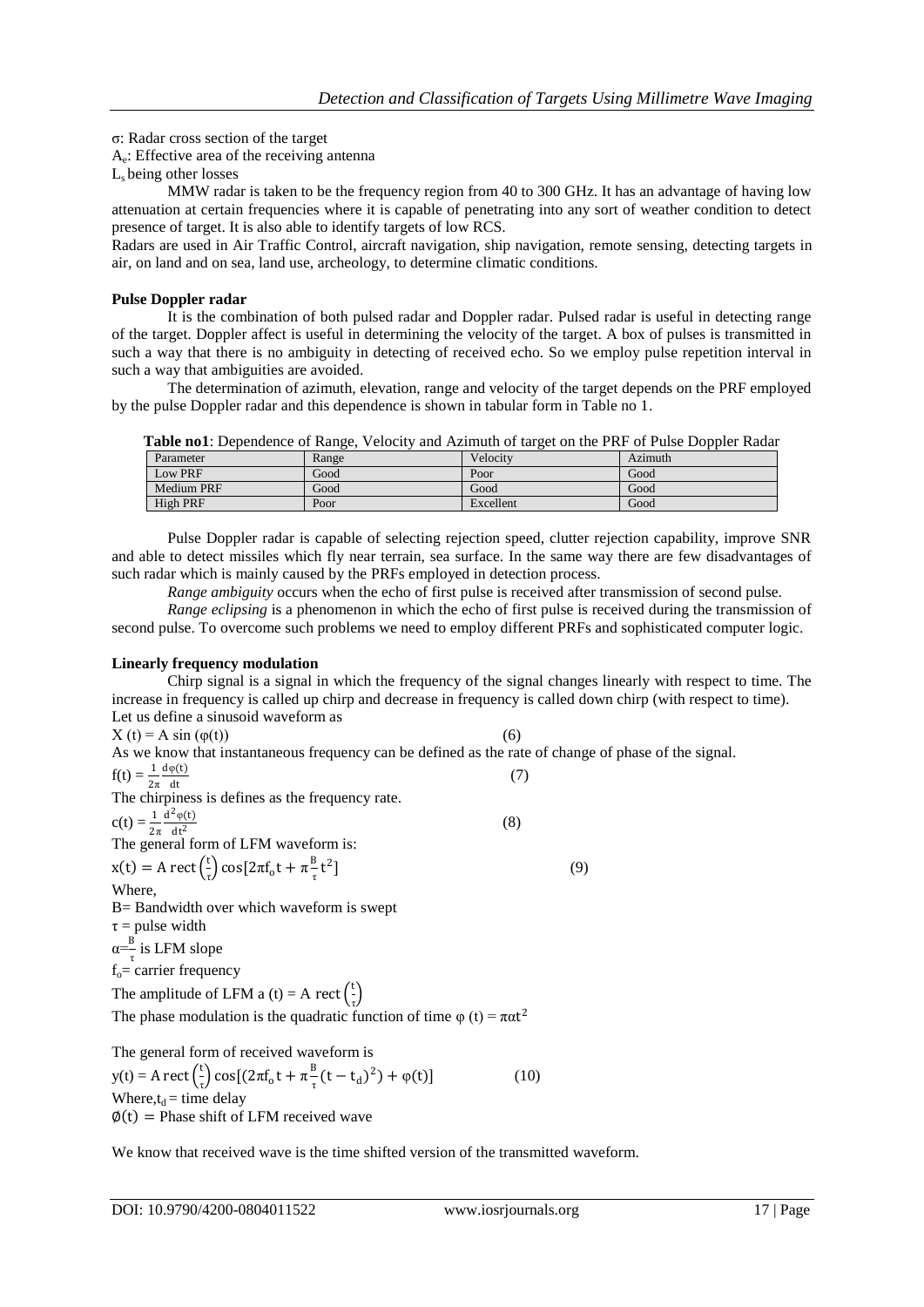## **Focal plane array**

It is an array of imaging sensors arranged in two dimensional. It helps in detecting and conveying the information that contains an image which is done by converting back-scattering coefficients of the object into voltage or current signals.

Imaging in this frequency band allow us to have a clear view of images in low visibility conditions like snow, fog, smoke, rain and even in sandstorms. It is mostly used for short range broadband communication and high resolution sensing.

Imaging is mostly done in infrared regions. As MMW also consists of few frequencies of infrared, it also got imaging feature at lower frequencies with some penetration level. We use this millimeter wave imaging for short range multiple target detection and able to differentiate one target from another.

MMW imaging is done in two different ways. Passive imaging is done by detecting the radiations emitted by the object. These emissions are detected by millimeter wave systems directly. The amplitude of the radiation depends on both temperature and emissivity of the object. Millimeter wave source is not used in this method of imaging. Active imaging is done by illuminating the scenario first and then detects the reflections from the scenario. This type of imaging needs mm wave source for illumination. Even high SNR is observed in this imaging system.

# **Image processing**

It is the process of analysing and manipulation of raw image data to improve the quality of image. Image Processing is done in series of steps. Series of steps that are involved in image processing is shown in Fig 2.



**Fig2:** Block diagram of image processing

**Image Acquisition** is an action of retrieving an image from source, usually a hardware source for processing.

**Image enhancement** is the process of adjusting intensities of pixels for better assessment of image. Generally it is done by techniques like image sharpening, brightness and contrast adjustment, noise reduction, etc.

**Image restoration** is the process of recovering an image that has been degraded using processing techniques.

**Colour image processing**: Image processing that is done on colour images or indexed images or RGB images. **Image Compression**: This technique is widely used to compress image data without any information lost. It is helpful in efficient use of bandwidth in communication purpose.

**Morphological processing** is used for extraction of image components to describe its characteristics like shape, size, etc.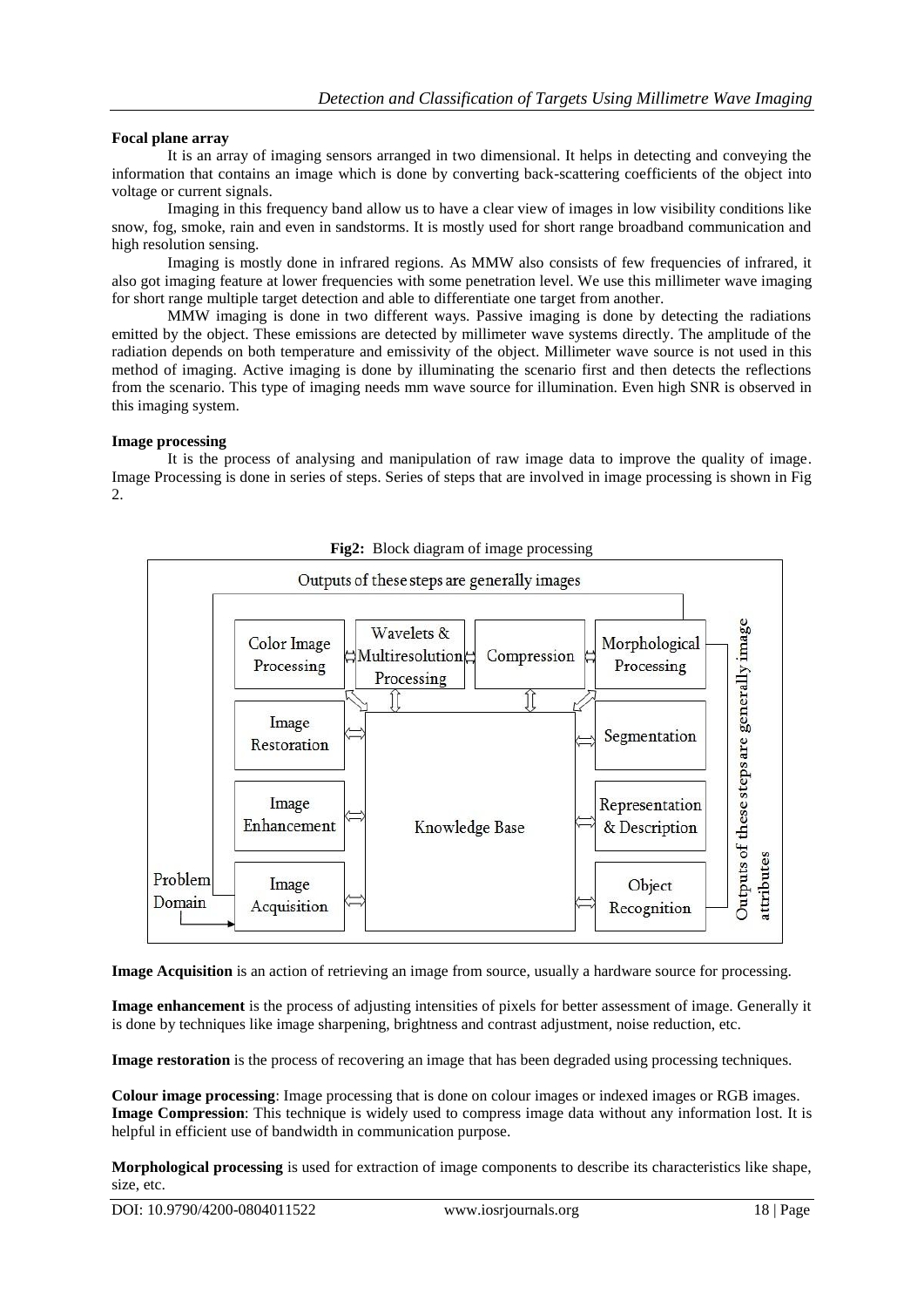**Segmentation** is a process in which different objects in an image can be identified by locating the boundaries of objects.

**Description** deals with extracting attributes that gives quantitative information of the region of interest.

# **II. Proposed Methodology**

The motivation behind this project is to identify and classify multiple targets. Active millimeter wave imaging is used at receiver side which has a capability of penetratingin any sort of climatic condition (only at certain frequencies where attenuation is low).

In this project, transmitted antenna element is combined with receiver elements which are the array of sensing units which form RF imaging array. This array maps the target scene into RF based image with respect to echoes received. The strength of the echoes depends on the reflectivity. For better resolution, we need more sensor elements. To develop a good imaging system we need highly sensitive sensors which can be able to detect low RCS target. Even high dynamic range of sensors is needed to identify the minor changes of reflectivity in adjacent pixels. These sensors senses the reflected signals from different direction and commensurate the reflectivity of it.

Using certain grazing angle and a narrow beam width, we scan ground and collect all echoes using a two dimensional imaging array. We use multiple PRI in order to receive accurate data. The returned signal is the combination of back-scattered coefficients of the scenario on which radar is focused and noise due to presence of clutter. This noisy received signal is fed into mixer which produces set of frequency tones which are proportional to the relative time delay between the scatterers. We limit the highest frequency obtained at the output of the mixer by using a filter and then use pulse compression techniques to improve range resolution and signal to noise ratio. Pulse compression is done by correlating received signal with transmitted signal. To process the received echoes we use digital signal processor which consists of high speed ADC, FPGA and Image Processor. Down conversion of received signal is done at ADC. Sampling and quantization of I and Q samples is done at FPGA. Altogether MN (where MxN is the size of imagery sensor array) complex correlation operations are done in FPGA over a period of 1PRI. Data from output of the FPGA is given to image processor for the reconstruction of the image. Likewise we repeat the same process for P PRIs (P is natural number) which improves the received signal strength and improves the resolution of the pixel received by the imagery sensor.



## **III. Simulation Results**

We implement above methodology by generating linearly frequency wave form as shown in Fig 3.

When transmitted signal hit the target, it returns back as an echo which contains the back-scattered coefficient of the targets. Echo signal gets prone to noise during its travel back to receiver. The received echo signal of complete focused area is shown in Fig 4.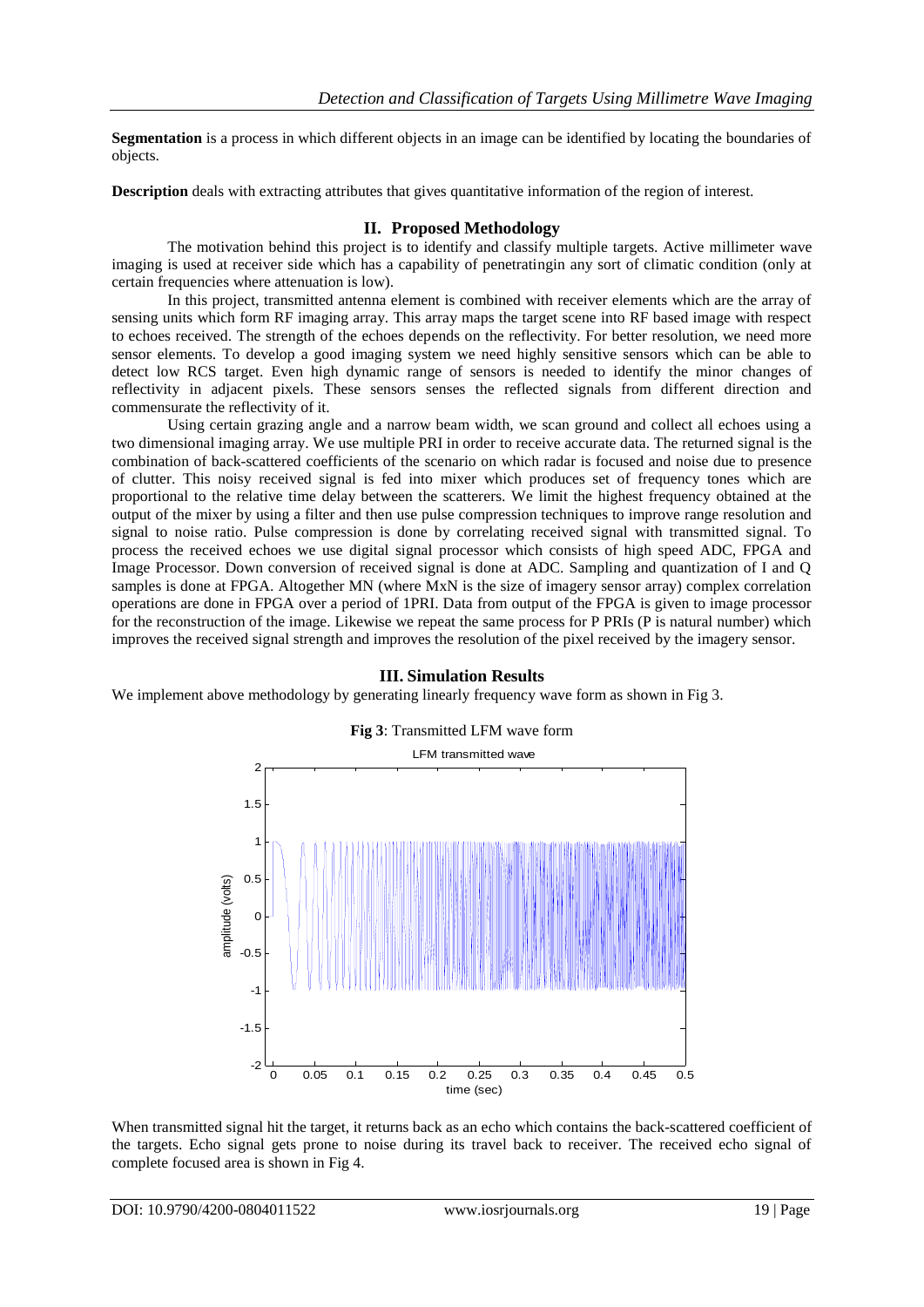

Echo received from target is fed into low noise amplifier in order to control noise levels in other systems. Output of this is fed into filter for limiting the highest frequency. Bandwidth of the filter is considered as the highest frequency of the signal. This received signal is then correlated with the transmitted signal which helps in the detection of presence of target. Output of the correlator is shown below in Fig 5.



This correlator output (raw image data) shown in Fig 6(b) and Fig 7(b);are of low resolution. This lowresolution images are fed into image processor. Image processing techniques are implemented on the raw image data for better reconstruction of the image. This raw data is interpolated to form an array of size  $2^m x 2^n$  $(m, n \ge 1)$ . In this project, we interpolated raw data(by increasing values of m and n). We considered interpolated output at 256x256array where we found better image resolution. Simulations are done in MATLAB. Fig 6 and Fig 7 are the simulation results of this methodology. We considered a referenceimagesshown in Fig 6(a) and Fig 7(a) as an input and low resolution image is generated and fed into image processor to improve its resolution.

Basic method to improve resolution is by interpolating image data which can be done in three ways. Every method has its importance and different methods are used based on the requirement. In this paper, we used three interpolated methods namely;

**Nearest neighbor interpolation:** In this method, the intensity of the new pixel is value which is near to it as shown in Fig  $6(c)$  and Fig  $7(c)$ .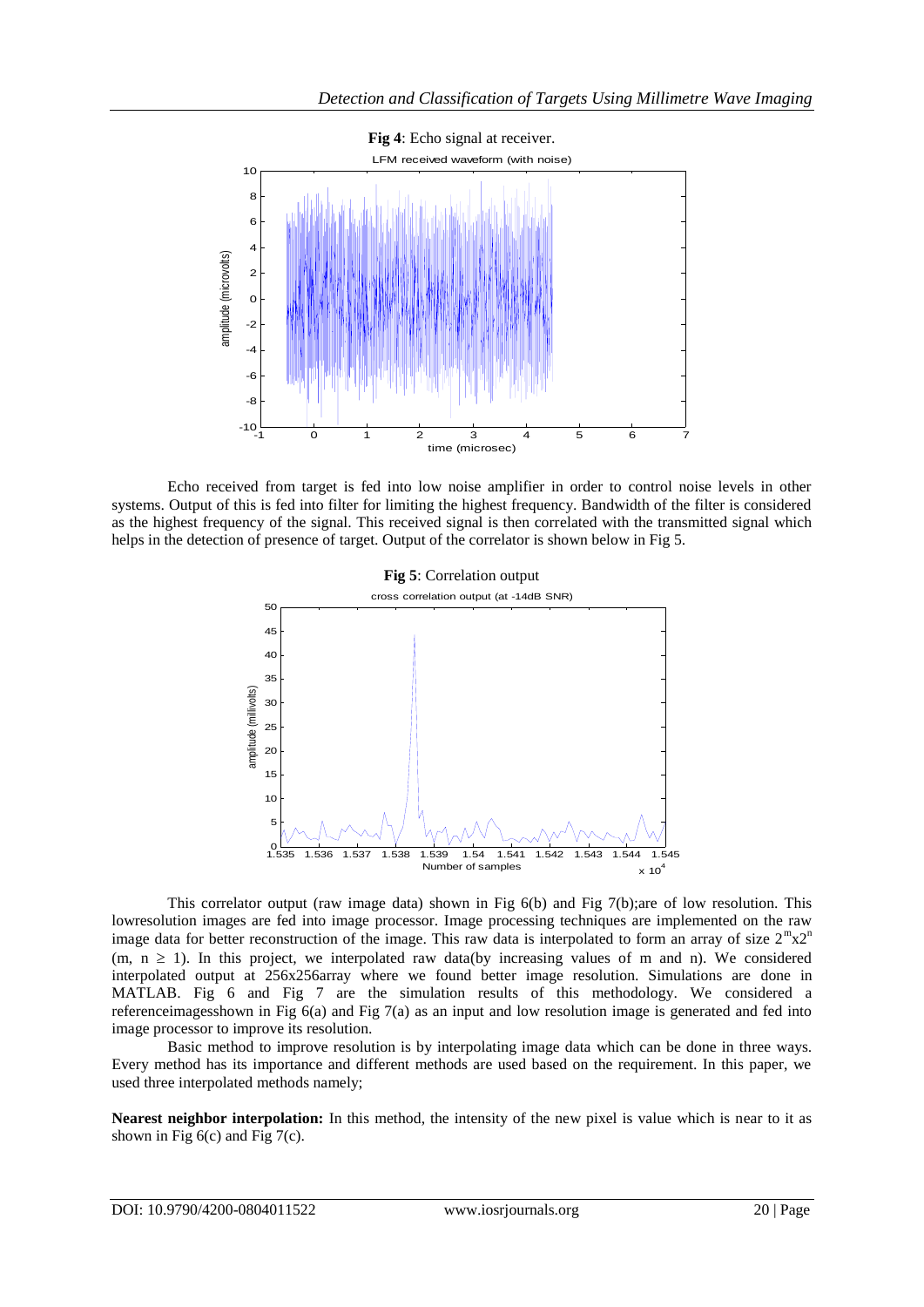**Bilinear interpolation:** In this method, the output pixel value is a weighted average of pixels in the nearest 2 by-2 neighborhood as shown inFig 6(d), Fig 7(d).

**Bi-cubic interpolation:** In this method, the output pixel value is a weighted average of 4-by-4 neighborhood pixelsas shown in Fig 6(e), Fig 7(e).

**Fig 6**: (a) Reference optical input image (b) Raw data extracted from echoes (c) nearest neighbour interpolation (d) Bilinear interpolation (e) Bi-cubic interpolation (f) reconstructed image



**Fig 7**: (a) Reference SAR input image (b) Raw data extracted from echoes (c) nearest neighbour interpolation (d) Bilinear interpolation (e) Bi-cubic interpolation (f) reconstructed image